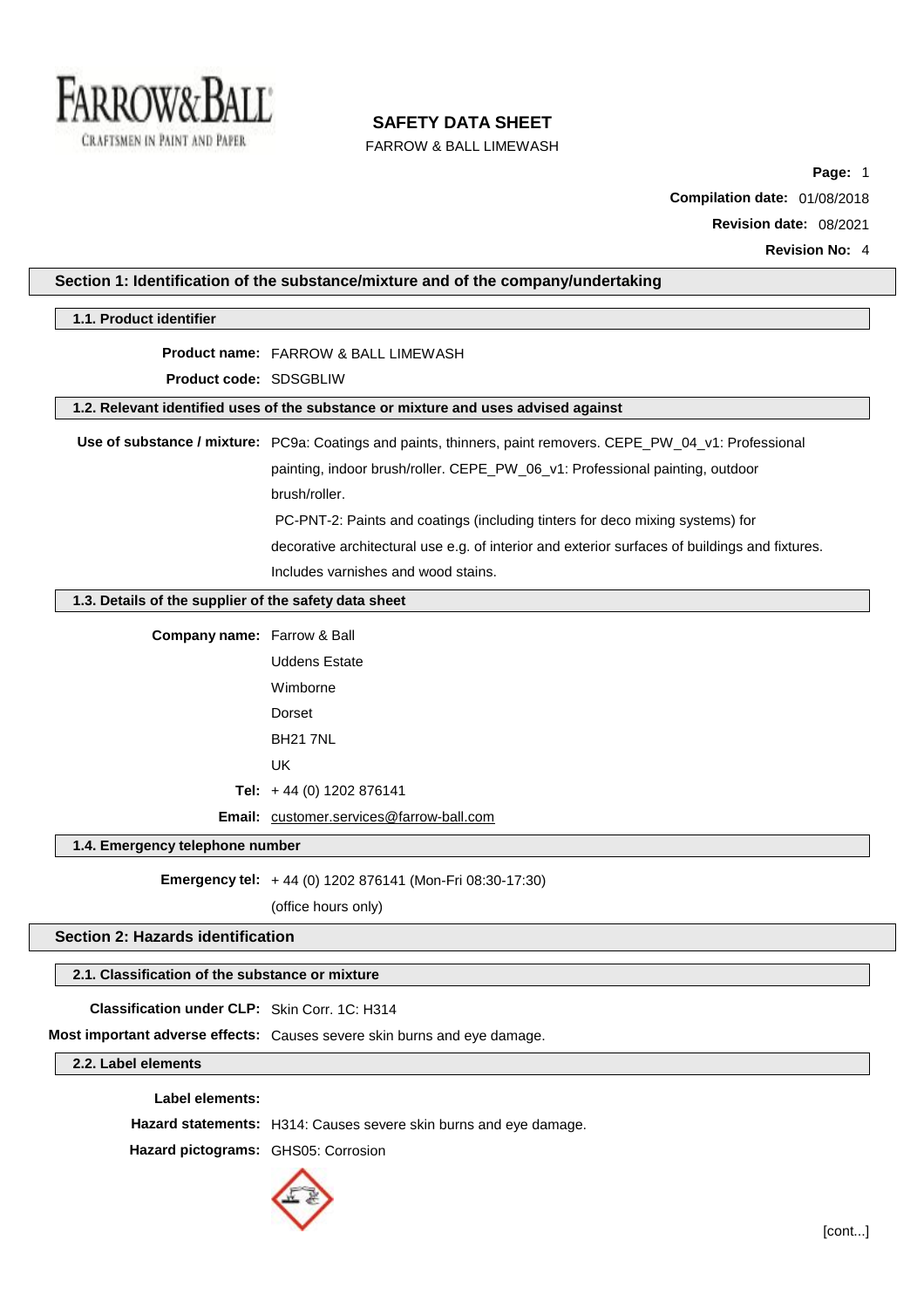# FARROW & BALL LIMEWASH

| Signal words: Danger |                                                                                                       |
|----------------------|-------------------------------------------------------------------------------------------------------|
|                      | Precautionary statements: P101: If medical advice is needed, have product container or label at hand. |
|                      | P102: Keep out of reach of children.                                                                  |
|                      | P260: Do not breathe dust/fume/gas/mist/vapours/spray.                                                |
|                      | P280: Wear protective gloves/protective clothing/eye protection/face protection.                      |
|                      | P301+P330+P331: IF SWALLOWED: Rinse mouth. Do NOT induce vomiting                                     |
|                      | P303+P361+P353: IF ON SKIN (or hair): Take off immediately all contaminated clothing.                 |
|                      | Rinse skin with water.                                                                                |
|                      | P304+P340: IF INHALED: Remove person to fresh air and keep comfortable for                            |
|                      | breathing.                                                                                            |
|                      | P305+P351+P338: IF IN EYES: Rinse cautiously with water for several minutes. Remove                   |

contact lenses, if present and easy to do. Continue rinsing.

**2.3. Other hazards**

## **Other hazards:** No data available.

**PBT:** This product is not identified as a PBT/vPvB substance.

# **Section 3: Composition/information on ingredients**

**3.2. Mixtures**

#### **Non-classified ingredients:**

#### CALCIUM HYDROXIDE - REACH registered number(s): 01-2119475151-45-0068

| <b>EINECS</b> | CAS       | PBT/WEL | <b>CLP Classification</b>             | Percent |
|---------------|-----------|---------|---------------------------------------|---------|
| 215-137-3     | 1305-62-0 | -       | Skin Irrit. 2: H315; Eye Dam. 1: H318 | 30-50%  |

# **Section 4: First aid measures**

# **4.1. Description of first aid measures**

**Skin contact:** Remove all contaminated clothes and footwear immediately unless stuck to skin. Drench the affected skin with running water for 10 minutes or longer if substance is still on skin. Transfer to hospital if there are burns or symptoms of poisoning.

- **Eye contact:** Bathe the eye with running water for 15 minutes. Transfer to hospital for specialist examination.
	- **Ingestion:** Wash out mouth with water. Do not induce vomiting. Give 1 cup of water to drink every 10 minutes. If unconscious, check for breathing and apply artificial respiration if necessary. If unconscious and breathing is OK, place in the recovery position. Transfer to hospital as soon as possible.
	- **Inhalation:** Remove casualty from exposure ensuring one's own safety whilst doing so. If unconscious and breathing is OK, place in the recovery position. If conscious, ensure the casualty sits or lies down. If breathing becomes bubbly, have the casualty sit and provide oxygen if available. Transfer to hospital as soon as possible.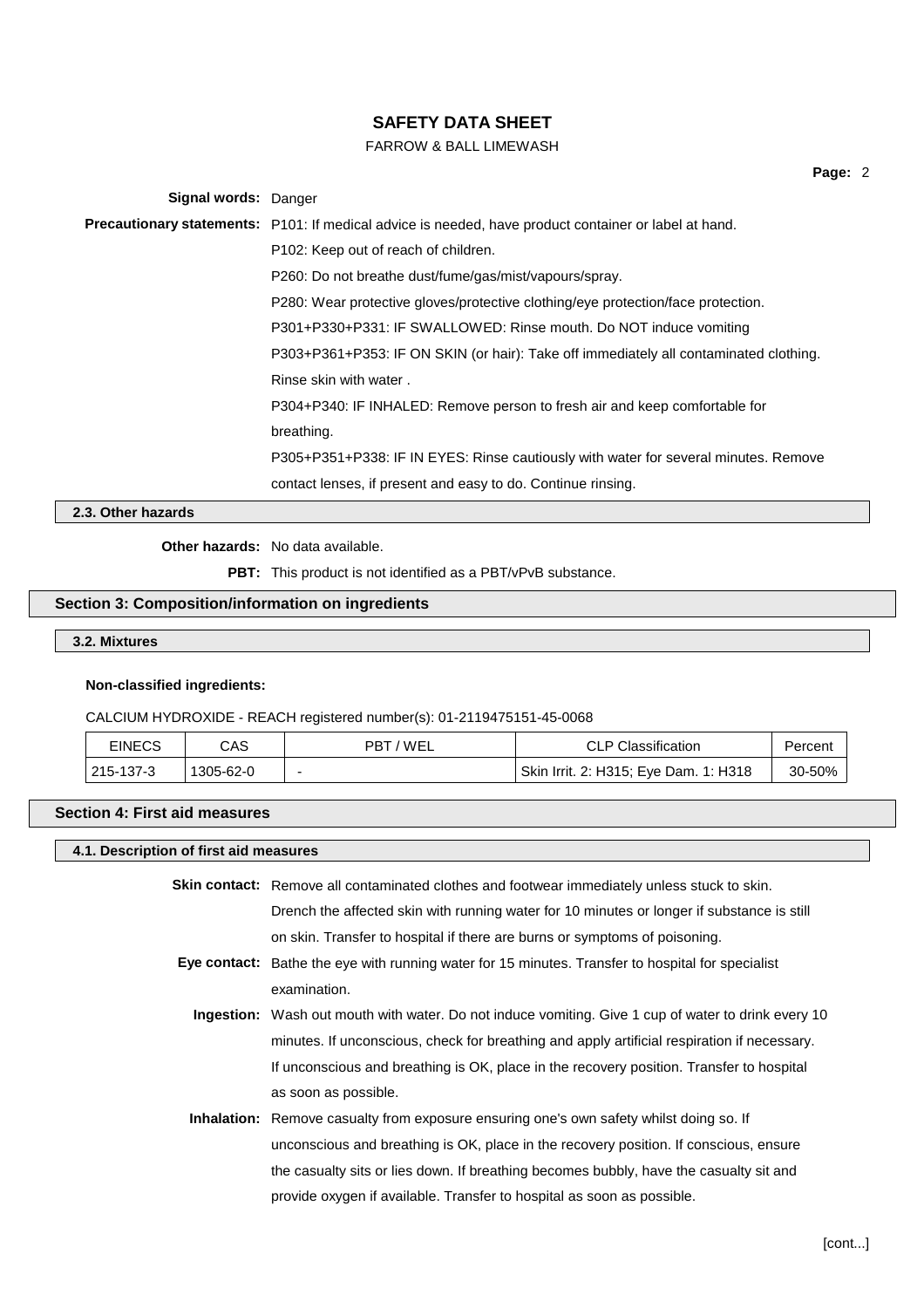### FARROW & BALL LIMEWASH

### **4.2. Most important symptoms and effects, both acute and delayed**

**Skin contact:** Blistering may occur. Progressive ulceration will occur if treatment is not immediate.

**Eye contact:** Corneal burns may occur. May cause permanent damage.

**Ingestion:** Corrosive burns may appear around the lips. Blood may be vomited. There may be bleeding from the mouth or nose.

**Inhalation:** There may be shortness of breath with a burning sensation in the throat. Exposure may cause coughing or wheezing.

**Delayed / immediate effects:** Immediate effects can be expected after short-term exposure.

# **4.3. Indication of any immediate medical attention and special treatment needed**

**Immediate / special treatment:** Eye bathing equipment should be available on the premises.

## **Section 5: Fire-fighting measures**

## **5.1. Extinguishing media**

**Extinguishing media:** Suitable extinguishing media for the surrounding fire should be used. Use water spray

to cool containers.

## **5.2. Special hazards arising from the substance or mixture**

**Exposure hazards:** Corrosive.

#### **5.3. Advice for fire-fighters**

**Advice for fire-fighters:** Wear self-contained breathing apparatus.

# **Section 6: Accidental release measures**

### **6.1. Personal precautions, protective equipment and emergency procedures**

**Personal precautions:** Mark out the contaminated area with signs and prevent access to unauthorised

personnel. Do not attempt to take action without suitable protective clothing - see section

8 of SDS. Turn leaking containers leak-side up to prevent the escape of liquid.

# **6.2. Environmental precautions**

**Environmental precautions:** Do not discharge into drains or rivers. Contain the spillage using bunding.

#### **6.3. Methods and material for containment and cleaning up**

**Clean-up procedures:** Clean-up should be dealt with only by qualified personnel familiar with the specific substance. Absorb into dry earth or sand. Transfer to a closable, labelled salvage container for disposal by an appropriate method.

#### **6.4. Reference to other sections**

**Reference to other sections:** Refer to section 8 of SDS.

## **Section 7: Handling and storage**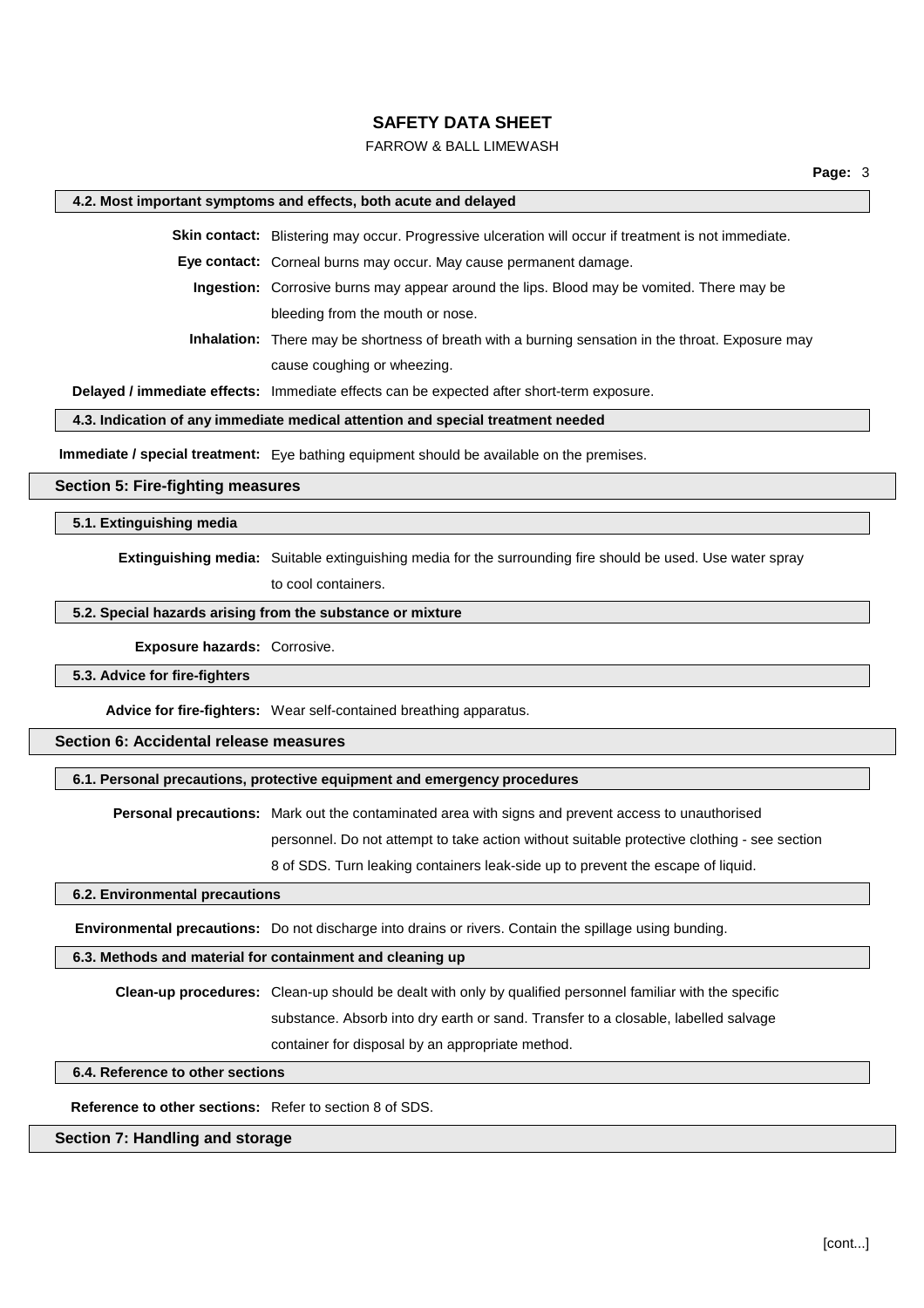# FARROW & BALL LIMEWASH

### **7.1. Precautions for safe handling**

**Handling requirements:** Do not use or store this product by hanging the container on a hook. Avoid direct contact with the substance. Ensure there is sufficient ventilation of the area. Do not handle in a confined space. Avoid the formation or spread of mists in the air.

#### **7.2. Conditions for safe storage, including any incompatibilities**

**Storage conditions:** Store in a cool, well ventilated area. Keep container tightly closed.

**Suitable packaging:** Must only be kept in original packaging.

**7.3. Specific end use(s)**

**Specific end use(s):** No data available.

# **Section 8: Exposure controls/personal protection**

**8.1. Control parameters**

**Workplace exposure limits:** No data available.

**DNEL/PNEC Values**

**DNEL / PNEC** No data available.

**8.2. Exposure controls**

| <b>Engineering measures:</b> Ensure there is sufficient ventilation of the area. CEPE_PW_04_v1: 30% = general room |
|--------------------------------------------------------------------------------------------------------------------|
| ventilation (e.g. open windows). CEPE_PW_06_v1: 30% = general room ventilation (e.g.                               |
| open windows).                                                                                                     |
| <b>Respiratory protection:</b> Self-contained breathing apparatus must be available in case of emergency.          |
| CEPE_PW_04_v1: Not Required. CEPE_PW_06_v1: Not Required.                                                          |
| <b>Hand protection:</b> Gloves (alkali-resistant). (EN 374).                                                       |
| Eye protection: Safety glasses with side-shields. Face-shield. (EN 166). Ensure eye bath is to hand.               |
| <b>Skin protection:</b> Alkali resistant protective clothing.                                                      |
| <b>Environmental:</b> Prevent from entering in public sewers or the immediate environment.                         |

# **Section 9: Physical and chemical properties**

#### **9.1. Information on basic physical and chemical properties**

|                                                      | <b>State: Emulsion</b>                           |                                              |                               |         |
|------------------------------------------------------|--------------------------------------------------|----------------------------------------------|-------------------------------|---------|
| <b>Colour: Various</b>                               |                                                  |                                              |                               |         |
|                                                      | <b>Odour:</b> Barely perceptible odour           |                                              |                               |         |
| <b>Evaporation rate: Slow</b>                        |                                                  |                                              |                               |         |
|                                                      | <b>Oxidising:</b> Non-oxidising (by EC criteria) |                                              |                               |         |
| <b>Solubility in water: Miscible</b>                 |                                                  |                                              |                               |         |
|                                                      | <b>Viscosity:</b> Not applicable.                |                                              |                               |         |
| Boiling point/range $C: >35$                         |                                                  | Melting point/range°C: Not applicable.       |                               |         |
| <b>Flammability limits %: lower:</b> Not applicable. |                                                  |                                              | <b>upper:</b> Not applicable. |         |
| Flash point $C: >93$                                 |                                                  | Part.coeff. n-octanol/water: Not applicable. |                               |         |
| Autoflammability°C: Not applicable.                  |                                                  |                                              |                               | [cont…] |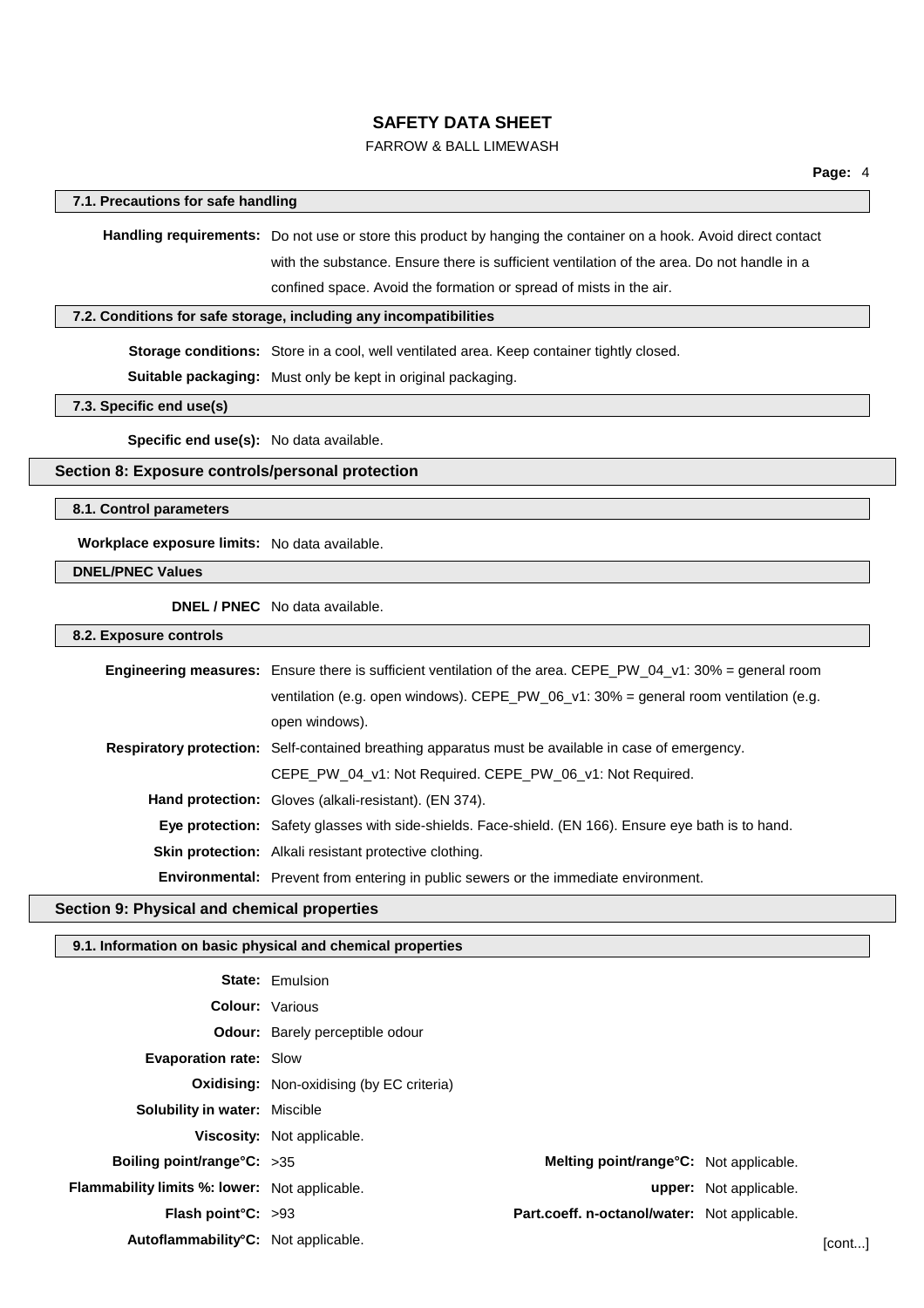# FARROW & BALL LIMEWASH

**Page:** 5

**Vapour pressure:** Not applicable.

**Relative density:** 1.2 - 1.4 g/l **pH:** >11.5

**VOC g/l:** 1 c (40g/l)

**9.2. Other information**

**Other information:** Not applicable.

#### **Section 10: Stability and reactivity**

**10.1. Reactivity**

**Reactivity:** Stable under recommended transport or storage conditions.

**10.2. Chemical stability**

**Chemical stability:** Stable under normal conditions.

**10.3. Possibility of hazardous reactions**

**Hazardous reactions:** Hazardous reactions will not occur under normal transport or storage conditions.

Decomposition may occur on exposure to conditions or materials listed below.

## **10.4. Conditions to avoid**

**Conditions to avoid:** Heat.

**10.5. Incompatible materials**

**Materials to avoid:** Strong oxidising agents. Strong acids.

## **10.6. Hazardous decomposition products**

**Haz. decomp. products:** No data available.

# **Section 11: Toxicological information**

#### **11.1. Information on toxicological effects**

#### **Relevant hazards for product:**

| Hazard                        | Route | <b>Basis</b>          |
|-------------------------------|-------|-----------------------|
| Skin corrosion/irritation     | DRM   | Hazardous: calculated |
| Serious eye damage/irritation | OPT   | Hazardous: calculated |

#### **Symptoms / routes of exposure**

**Skin contact:** Blistering may occur. Progressive ulceration will occur if treatment is not immediate.

**Eye contact:** Corneal burns may occur. May cause permanent damage.

- **Ingestion:** Corrosive burns may appear around the lips. Blood may be vomited. There may be bleeding from the mouth or nose.
- **Inhalation:** There may be shortness of breath with a burning sensation in the throat. Exposure may cause coughing or wheezing.
- **Delayed / immediate effects:** Immediate effects can be expected after short-term exposure.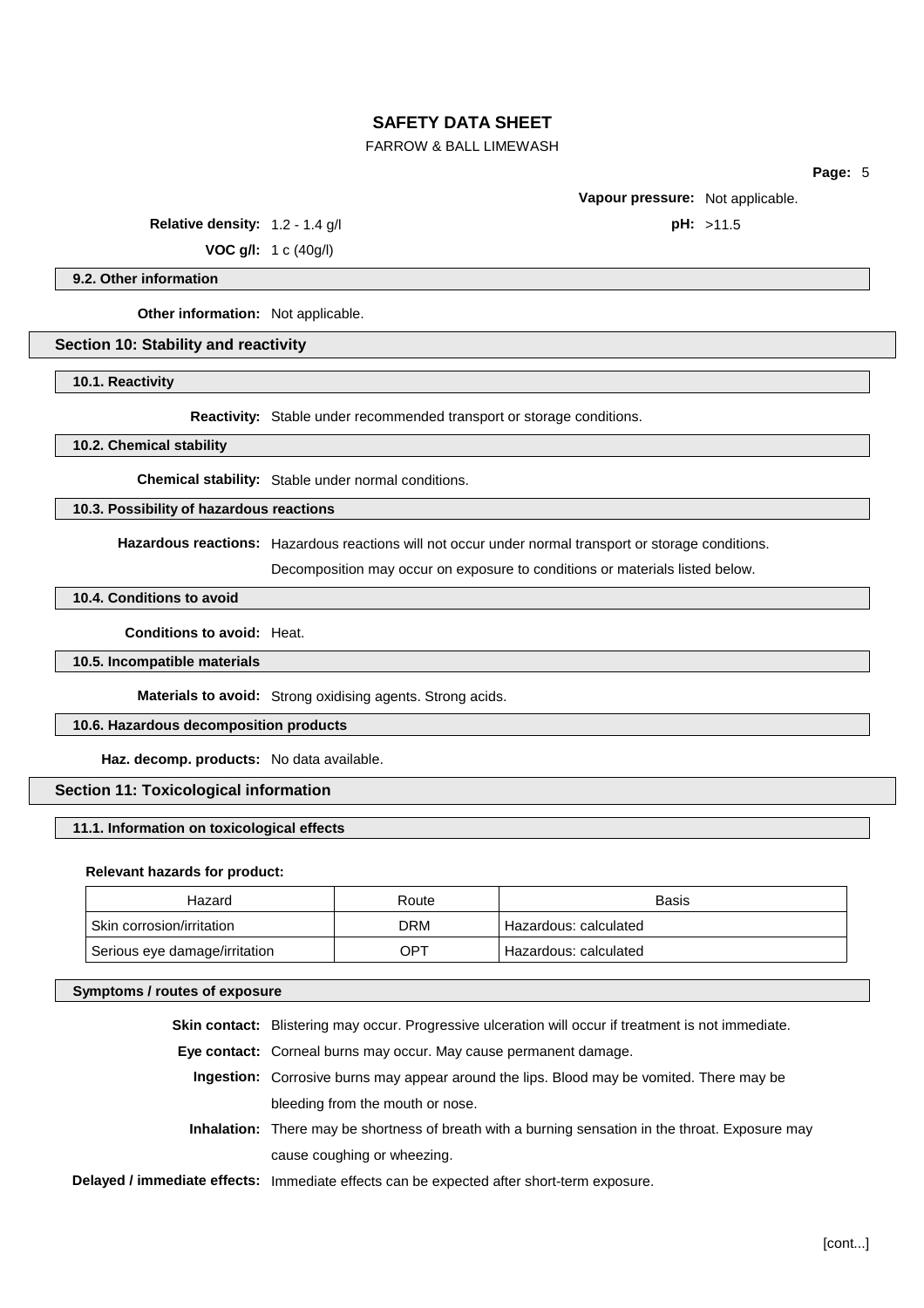# FARROW & BALL LIMEWASH

**Page:** 6

#### **Section 12: Ecological information**

### **12.1. Toxicity**

**Ecotoxicity values:** No data available.

### **12.2. Persistence and degradability**

**Persistence and degradability:** Biodegradable.

**12.3. Bioaccumulative potential**

**Bioaccumulative potential:** No bioaccumulation potential.

**12.4. Mobility in soil**

**Mobility:** Readily absorbed into soil.

### **12.5. Results of PBT and vPvB assessment**

**PBT identification:** This product is not identified as a PBT/vPvB substance.

**12.6. Other adverse effects**

**Other adverse effects:** No data available.

### **Section 13: Disposal considerations**

#### **13.1. Waste treatment methods**

|                             | Disposal operations: Disposal should be in accordance with local, state or national legislation. |
|-----------------------------|--------------------------------------------------------------------------------------------------|
|                             | Recovery operations: Recycling/reclamation of other inorganic materials.                         |
| Waste code number: 08 01 11 |                                                                                                  |
|                             | Disposal of packaging: Dispose of as normal industrial waste. Metal containers may be recycled.  |
|                             | <b>NB:</b> The user's attention is drawn to the possible existence of regional or national       |
|                             | regulations regarding disposal.                                                                  |

#### **Section 14: Transport information**

**Transport class:** This product does not require a classification for transport.

# **Section 15: Regulatory information**

## **15.1. Safety, health and environmental regulations/legislation specific for the substance or mixture**

**Specific regulations:** Regulation (EC) No 1272/2008 CLP. Global Chemical Inventory Status: One or more components of this product are not included in the following inventories. These may be polymers (of which monomers are included) and as such are exempt from registration: European Union EINECS - European Inventory of Existing Chemical Substances,

# **15.2. Chemical Safety Assessment**

**Chemical safety assessment:** A chemical safety assessment has not been carried out for the substance or the mixture by the supplier.